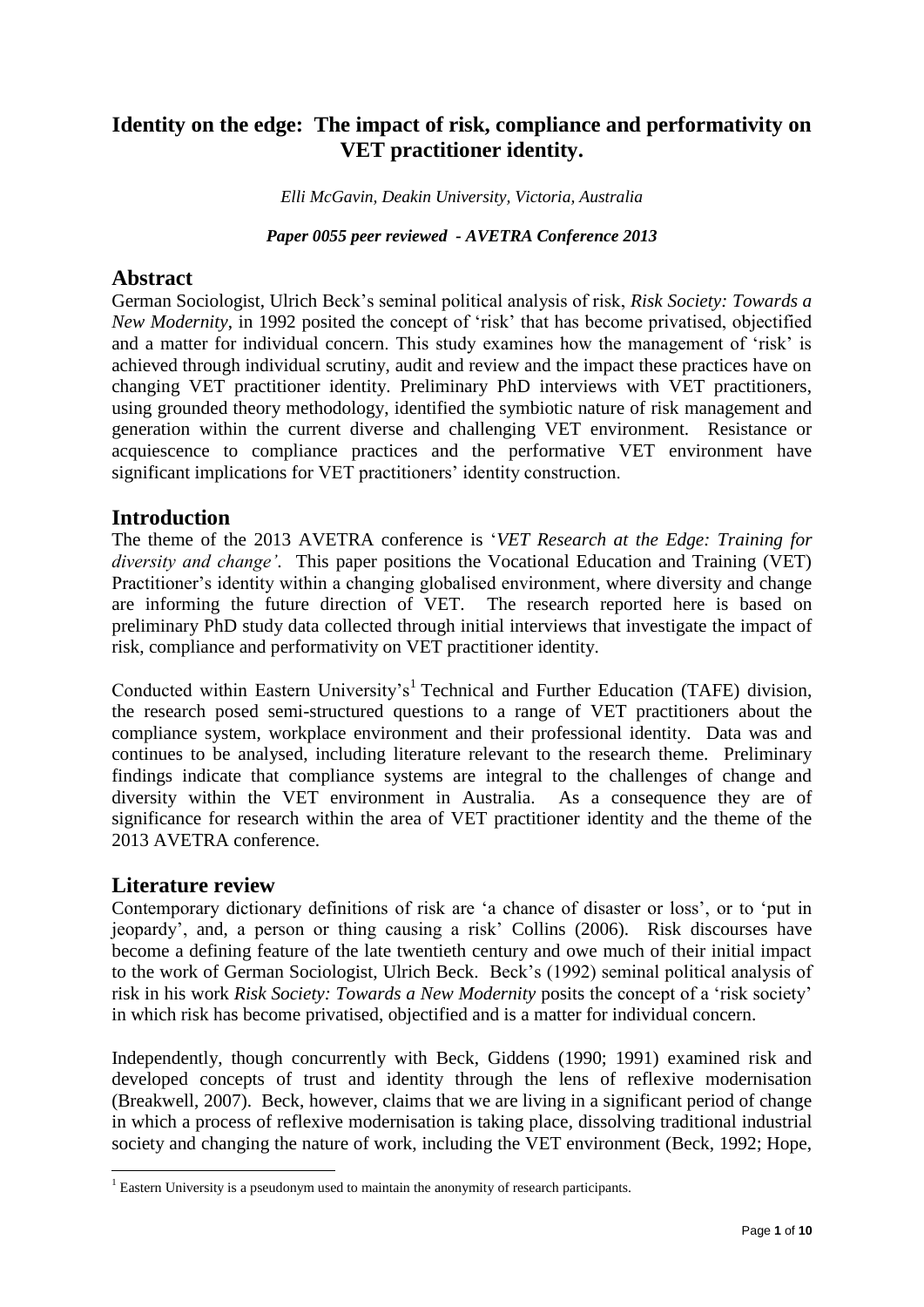2005). A perusal of the literature indicates that there has been scant discussion of the nature of this risk regime in the VET sector (Black & Reich, 2010, p. 1). The literature overwhelmingly reflects *a locus* of interest in the techniques of educator practice, frequently limited to the investigation of educators' skill and knowledge base (Hope, 2005; Mitchell & Ward, 2010, p. 92). Critiques may, therefore, be partial; primarily locating any perceived inadequacies at the level of individual practice.

Integral for understanding the significance of risk in a diverse and changing VET context is a cognisance that risk is generated within a values framework that assigns worth; therefore, the ways in which a society defines risk and orients itself to ameliorate that risk exposes its social, community, material and philosophical values. Risk, therefore, has a socio-cultural epistemology (Lupton, 1999; Douglas, 1985; Beck, 2006).

A complex nexus exists between the sociological analysis of Beck's (1992) 'risk society' and the way it is reflected through 'compliance systems'. Risk at a global level cascades into institutional and organisational levels and ultimately impacts the individual through escalating governance and administrative tasks. At each stage feedback loops operate to refine and develop new areas of risk, risk management strategies and compliance systems, perpetuating a cycle of burgeoning risk and compliance that must be addressed within VET environments (Beck, 2002, 2009; Starr, 2012). 'There is a presumption that having a paper trail reduces risk, ensures efficiency and improves quality management' (Starr, 2012, p 103).

This helps to explain the exponential growth in the 'quality industry' since the 1980s as an approach to monitoring performance and managing risk through increasingly pervasive compliance systems (Neave, 1988; Power, 1997; Bernhard, 2011). Efficiency, cost effectiveness, compliance and quality assurance have become hallmarks of the response to 'risk society's' globalised and competitive educational environment over recent decades (Marginson 1997, Brown, 2011).

The VET practitioner has, and continues, to undergo radical reconstruction in terms of identity, performance expectations and the diversification of roles at the edge of this changing and challenging work environment. VET practice has become a 'risky business', perpetuating a cycle of escalating risk and uncertain identity. A significant ramification of these changes is a reduced capacity for VET practitioners, along with other educators, to protect themselves from risk academically, administratively and physically (Blackmore & Sachs, 2007; White, 2010; Hope, 2005). Traditionally VET practitioners' voices are poorly represented in compliance systems and on governance bodies. Grace's (2005) research examined the impact of 'compliance' as it is used as an instrument of accountability through the influence of skills councils.

Quite how a system as diverse and complex as VET can provide opportunities for genuine input from practitioners and others at the front line is unclear. That it claims to do so but often fails is reflected in a level of cynicism, which I observe at practitioner level within VET. I believe there is a need for further research into the efficacy of the consultation arrangements used in VET and the impact that VET practitioner input to consultations has on VET policy and practice (p. 7).

Overzealous compliance systems risk creating a performative environment where repeated performances of compliance processes begin to render normative what commenced as a construct (Butler, 1999; Blackmore & Sachs, 2007). Beck's individualisation of risk responsibility ripples through Eastern University's compliance systems, filtering down in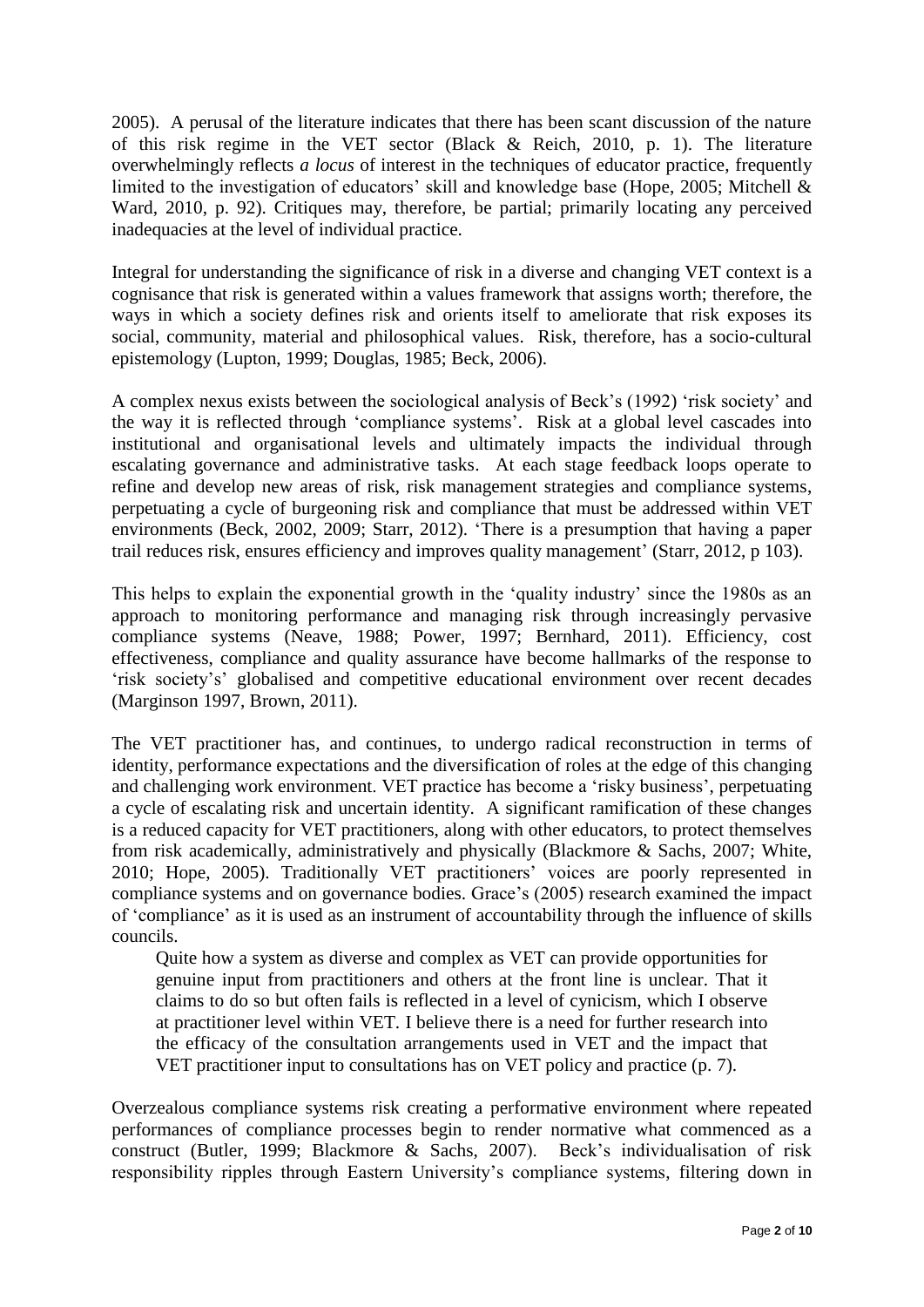support of a performative environment focused on staff performance measurements and outcomes (Deem, 1998; Ball, 2003).

This research links compliance systems and VET practitioner identity with the ways in which these systems operate to ameliorate risk. Beck's risk theory provides a conceptual framework in which to confront these processes. Notwithstanding the normative processes that occur within performative environments, VET practitioners demonstrate the capacity in many instances to use compliance systems as positive frameworks through learning content and assessment debate, professional development and quality improvements, where professional experience and identity may be valued.

Questions relating to theories of identity will be more fully examined in the final PhD research thesis; nonetheless, it is clear given the profusion of approaches to conceptualising identity that a congruent theoretical viewpoint of identity needed to be taken in this research. Accordingly, the notion of identity as a 'performance' found within symbolic interactionism has investigative resonance with Beck's (1992, 2009) 'risk theory' and its outworking in compliance systems and performative norms. Pineau (2005) identifies a growing interest in performance metaphors, 'teaching as a performance is less an observation about instructional style than it is a generative metaphor for educational research' (p. 37).

Goffman's (1959) dramaturgical metaphor of performance has further explanatory application, therefore, within VET practitioner identity. On the one hand, compliance systems can promote a performative environment where the possibilities of making autonomous determinations about how to perform is diminished, and failing to conform to the 'performative texts' meets with disapproval (Ball, 2003, p. 11). In contrast, compliance systems can simultaneously be instruments of positive change and diversity where VET practitioners engage in intentionally alternative performances negotiated within their values framework and sense of professional identity.

Extrapolating further from the theoretical lens of risk theory also raises the merit of engaging with practices of reflexivity (Beck, 2002; Giddens, 1991; Elliott, 2012). Reflexive modernisation with its process of risk confrontation and reflection may open up the potential to disrupt normalised and normalising compliance systems, thereby creating a space for positive individual and institutional change. 'Incongruity drives change' asserts Lumby (2009, p. 6). Such incongruity is significant for researchers when connected to reflexive practice as a strategy to understand and interrogate VET practitioners' behaviours.

Clearly, risk, compliance and performativity are reflected in complex compliance systems in VET that can concurrently be sites of challenge and catalysts for innovation and improvement or sites of constraint and control. Unfortunately, at present some compliance systems appear to be substantially the *response* to risk rather than the *catalyst* for reflexive responses in VET, at a time of rapid change and considerable global impact.

## **Methodology**

Rather than develop yet another imposed theoretical view a methodology was required that, as far as possible, was consistent with the research aim of understanding the experiences of VET practitioners' and hearing their voices. The grounded theory tradition has thus informed the methodological approach taken to data collection in this research. It is primarily an inductive methodology that features simultaneous collection of data and analysis, theoretical sampling and theory development (Birks & Mills, 2011). The research design includes a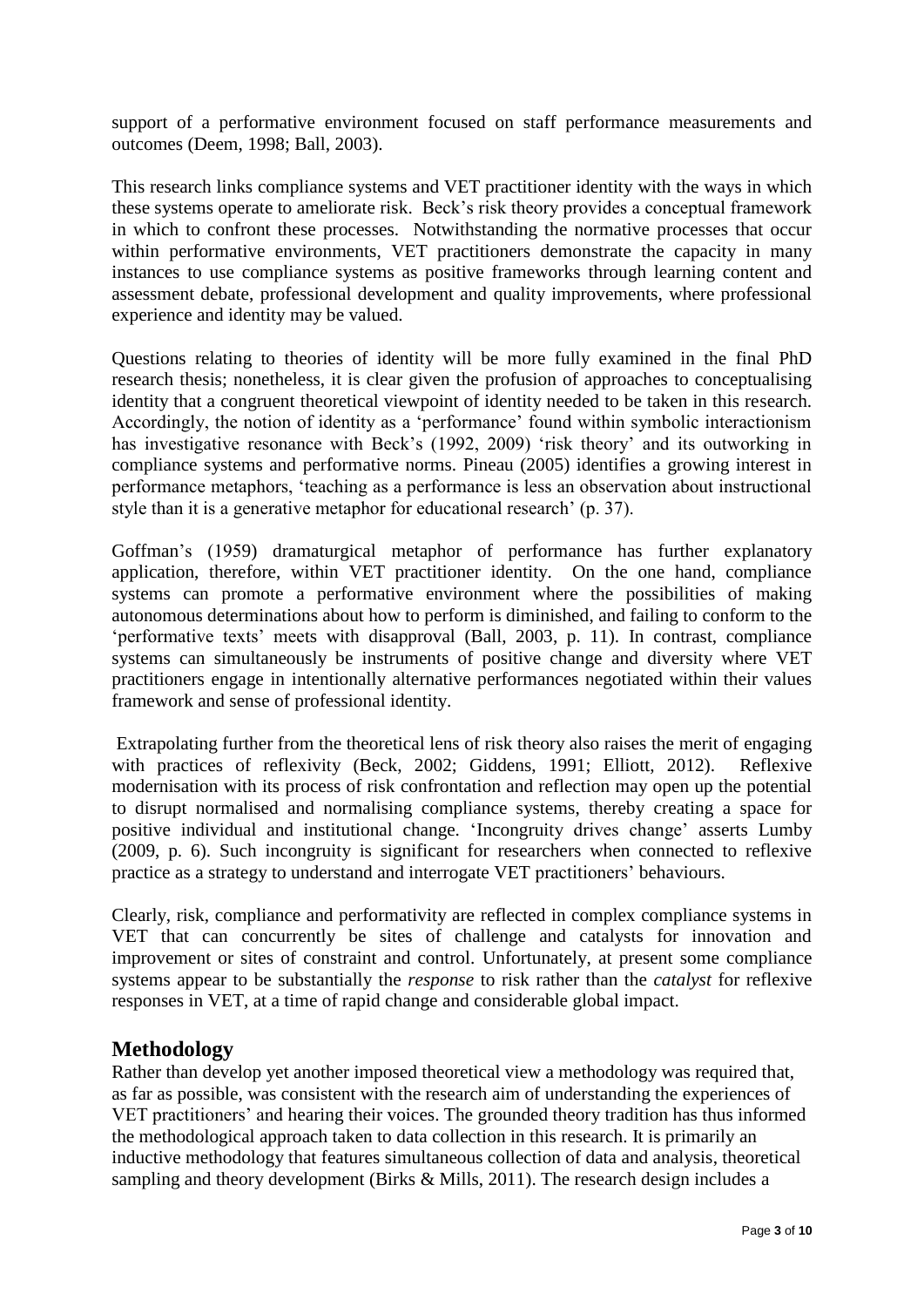range of gender and ages of VET practitioners at Eastern University. As well as a variety of discipline areas and sessional, fixed term and on going employment contracts, to obtain a broad sample of experiences with the compliance systems. Semi-structured interviews with 12 participants were chosen as the primary method of data collection in this study's design. Although clearly a qualitative method, it endeavours to integrate the strengths inherent in quantitative methods with qualitative approaches (Walker & Myrnick, 2006). This occurs through the method of 'constant comparison' (Babbie, 2011).

To ensure that the process of this PhD research is robust, Guba and Lincoln's philosophy of trustworthiness underpins the data processes (Guba, 1987; Lincoln & Guba, 1986). Congruence will be demonstrated in the final research thesis through an acquittal to Charmaz's (2006) quality criteria using the 12 strategies outlined by Johnson (1997).

### **Findings**

The preliminary results and analysis provided in these pages are based on common categories emerging from the semi-structured interviews conducted for this research. They are organised into a series of thematic headings to allow significant trends to be presented and discussed. Data used to present these findings is preliminary and provisional and is, therefore, in the early stages of categorisation and analytical development. Nonetheless, some preliminary findings that follow are worthy of consideration at this juncture of the research.

#### *Changes in student/practitioner relationships*

Data from interviews relating to questions about change indicated that VET practitioners' experience student behaviour as changing considerably over the last decade at Eastern University. An increasingly consumerist approach is taken by some students and one VET practitioner described student approaches to learning like 'buying lollies in a lolly shop' or 'buying a new DVD'. There was considerable frankness from participants about the ways in which VET practitioners behaviour was influenced by the pressure experienced from some students to get what they were 'buying' – a qualification. A withdrawal from the educational relationship and increased stress and anxiety for the VET practitioner were evidenced in participant responses and behaviours.

One consequence of the changing relationship between students and VET practitioners is expressed in relation to Vet practitioner access. Participants revealed that contact details and availability are more carefully maintained and restricted than in the past in an attempt to manage the demands of some students. More formal management of students within the compliance structures appeared to be another way participants protected themselves from risk. One VET practitioner labeled the practices of some students as 'bullying'.

#### *Administration, compliance and student need*

Interview questions relating to administration and compliance systems evoked responses that demonstrated the difficulties VET practitioners experienced at Eastern University, a dual sector university, where systems gave priority to Higher Education (HE) needs rather than VET. Enrolment and administration systems were seen as part of the compliance regime that was primarily developed to respond to audit needs. VET practitioners indicated that some contradictory practices meant that they ended up blamed if student demands were not met.

A common example given by interview participants indicated that more complex compliance systems meant that students could not always get a response they felt was quick enough. Enrolment processes and online access as well as the completion of documents that students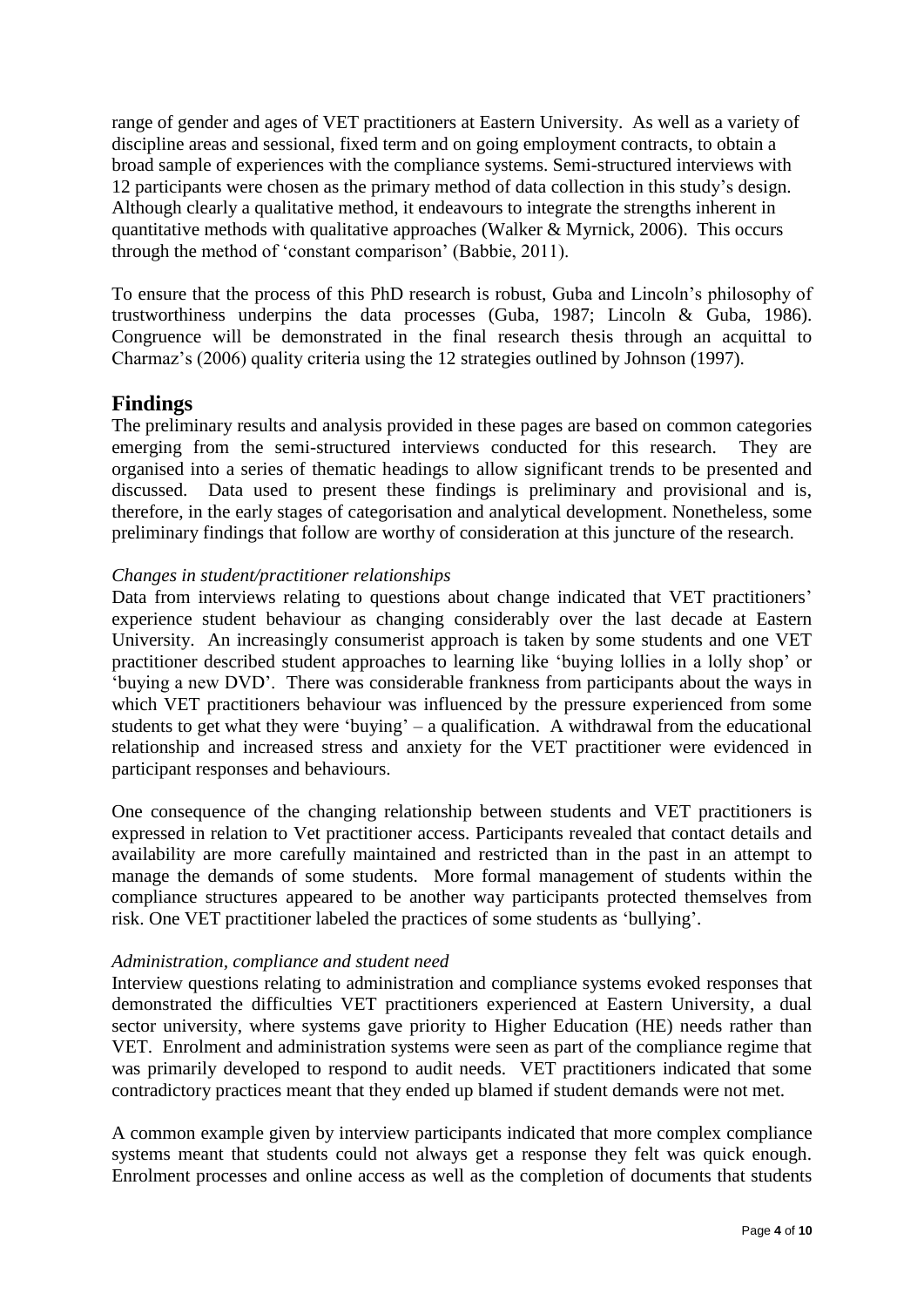required for post study job interviews were some of the examples. With many students needing to work, any delays in receiving completion documentation, no matter how reasonable from an administrative point of view, resulted in VET practitioners being seen as inefficient or unhelpful. 'Uni doesn't liaise with [VET] teachers to set up processes that are helpful for the teacher', explained an interview participant. Compliance systems have a focus on audit requirements and were seen as based on HE and compliance needs, not those of the TAFE division at Eastern University. This created difficulty for VET practitioners and a sense of being part of a lower priority venture.

#### *Knowledge expertise*

Data collected in the interviews revealed a dichotomy in the contradictory ways in which VET practitioners understood their identity. On the one hand a great deal more expertise is required by Eastern University from them in relation to RPL, industry and classroom delivery and resource development as well as technology skills. VET practitioners reported needing to be 'good at everything'. This requirement would appear to be growing from the institution's perspective; however, in some ways the easy access to internet information renders them at the same time less expert. Students challenge VET practitioner subject matter expertise in learning environments with what they have gathered from the internet and yet at the same time VET practitioners are required to be more expert. 'I think the role has become a facilitator role' said one participant. 'The teacher is now no longer the knowledge expert'. The participant indicated that 'quality standards AQTF 2007 (AQTF, 2013) drive changes' in the way Eastern University needed to respond to students.

#### *Changing compliance requirements*

Asked to identify significant consequences of changing compliance requirements, practitioners identified greater requirements for individual student processes at Eastern University. In addition, a contributing factor participants identified was the competitive funding model that has in part promoted greater use of online learning. The development of some online learning and compliance processes, therefore, was understood by participants to be driven by financial considerations given the smaller unit cost once the online resources were developed. Each student has their own journey forcing 'TAFE to put up a lot of things on line; it's not cost effective to have one teacher to one student to cater for each individual learning plan', reported a participant. While acknowledging that online learning was also related to student access and flexible delivery models, participants identified that compliance issues relating to online learning and early student engagement could increase VET practitioner workload. In some cases online access was not achieved in a timely manner, requiring additional documentary evidence to be generated by the VET practitioner.

The use of standardised online tools for learning was seen to have particular difficulty, in that while some tools are very sophisticated, well designed and eminently suited for their purpose, others were not. The perception from VET practitioners was that the driving force for these practices was financial and extra workloads driven by increasing external compliance processes contributed to the continuing shift to online delivery. The implication reported by participants related to the reduction in using their teaching skills, as these were not required in the administrative tasks that continue to encroach on their time. One participant identified AQTF 2007 (AQTF, 2013) standards implementation as a significant moment of change, some of which were handled positively and others not.

#### *Individual student learning*

Participants commented on the way that students are managed through individual learning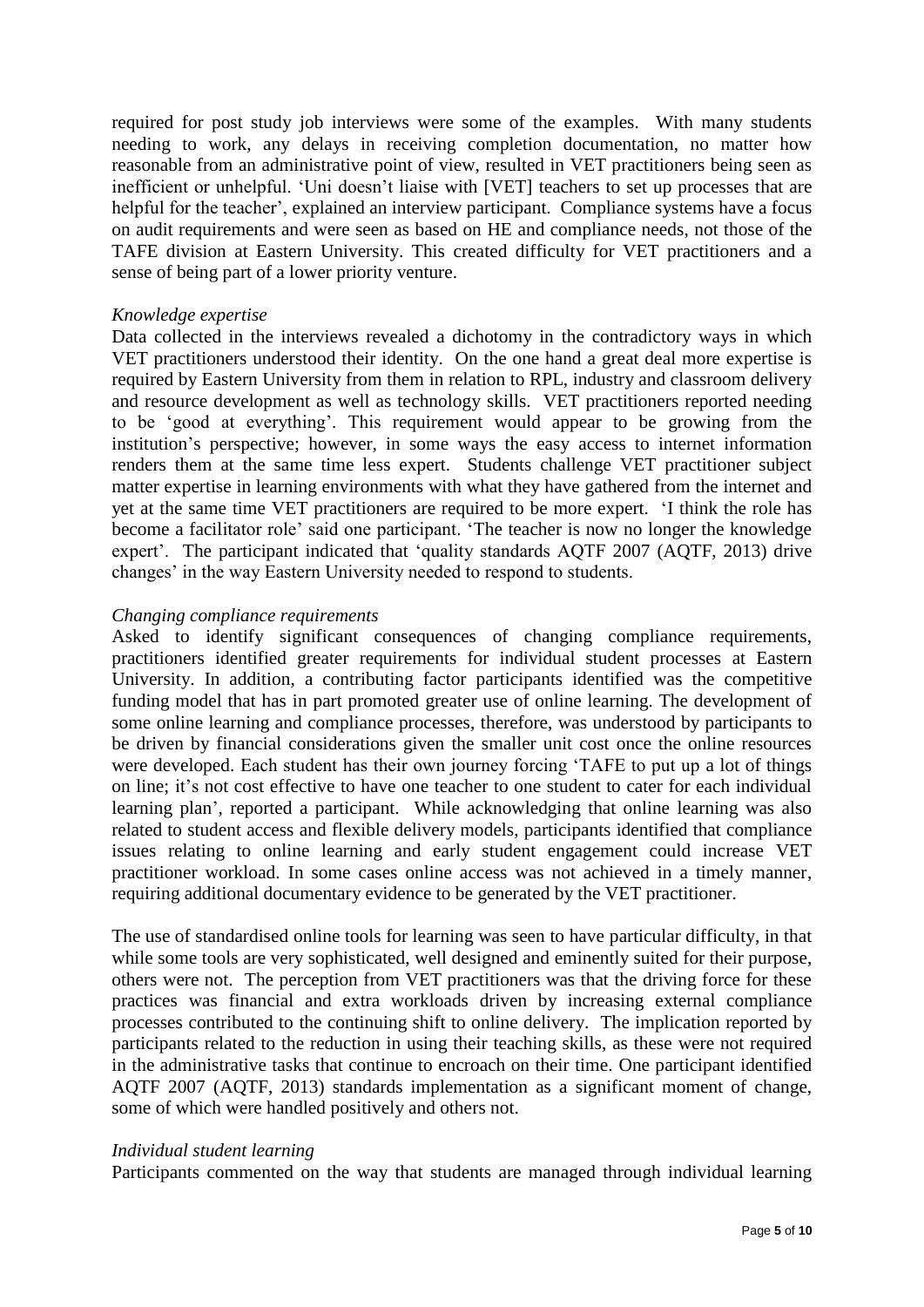plans and just in time learning strategies. While the adult learning principles underpinning these compliance practices were applauded, at the same time it has increased the complexity of compliance processes and workload for individual VET practitioners. The same issue of increased compliance workload was highlighted in relation to Recognised Prior Learning (RPL) that must be done before students commence study. The burden of compliance and managing this organisational risk was identified by participants as falling on them.

Participant data indicates that increased workload related to compliance systems requires increased administrative tasks and VET practitioners experience a performative environment that requires them to 'be good at everything'. One participant reported that some VET practitioners at Eastern University 'simply gave up and left'.

#### *Compliance verses best practice.*

Participants indicated that the compliance regime was strongly focused on the need to 'adhere to compliance rules' and pass accreditation audits and, therefore, best practice took a secondary position to the needs of compliance systems. While many compliance systems could be identified as aimed at proving good practice their operation did not always result in that outcome. In fact the symbiotic nature of risk management and risk generation are seen in the generation of more compliance systems attempting to create good practice that end up driving increasing workload and consequently add further risk to quality teaching delivery.

#### **Discussion**

In general it would appear that the data highlights a number of rapid changes experienced by VET practitioners at Eastern University that have created an uncertain environment. This supports the research trends reported by Harris, Simons and Clayton (2008) that VET practitioners' roles have experienced significant expansion and diversification, with no increase in numbers of full-time staff to support extra administrative and management components within teaching roles: 'Teachers have to do more yet have fewer resources to draw on' (p. 34). The ideal of the 'New VET Professional' (Smith, 2010) and growing industry and commercial compliance responses in the TAFE division at Eastern University create a high-risk endeavour shared by all stakeholders (Guthrie, 2009, 2010).

Challenge and resistance to compliance systems and practices at an individual level may develop as a response to the coercive and disciplinary practices used to manage the risk of unwanted outcomes and behaviours (Blackmore & Sachs 2007; Scott, 2001)*.* At a structural level the culture of an educational institution may not correspond to the compliance systems in operation thus creating resistance, stress and incongruence as participants revealed. Universities have traditionally operated from a normative and symbolic reward compliance system that is currently colliding with an increasingly calculative educational environment, consequently causing dissonance and disrupting congruent organisational function (Etzioni, 1961; Scott & Marshall, 2009). Compliance to organisational practices may be regularly and routinely accepted as natural, justified or expedient, and therefore, according to Butler (1999), Renn (2008) and Blackmore and Sachs (2007), internalised and not questioned. Consequently, the resulting performative environment can create a reification of the compliance system instituting the necessity to invest substantial amounts of time in its acquittal that inevitably conflicts with teaching and learning practice, creating anxiety (Black & Reich, 2010; Lumby, 2009).

Some VET practitioners break free from these constraints through boundary crossings and collaborative innovations that spring up within Eastern University and in partnership with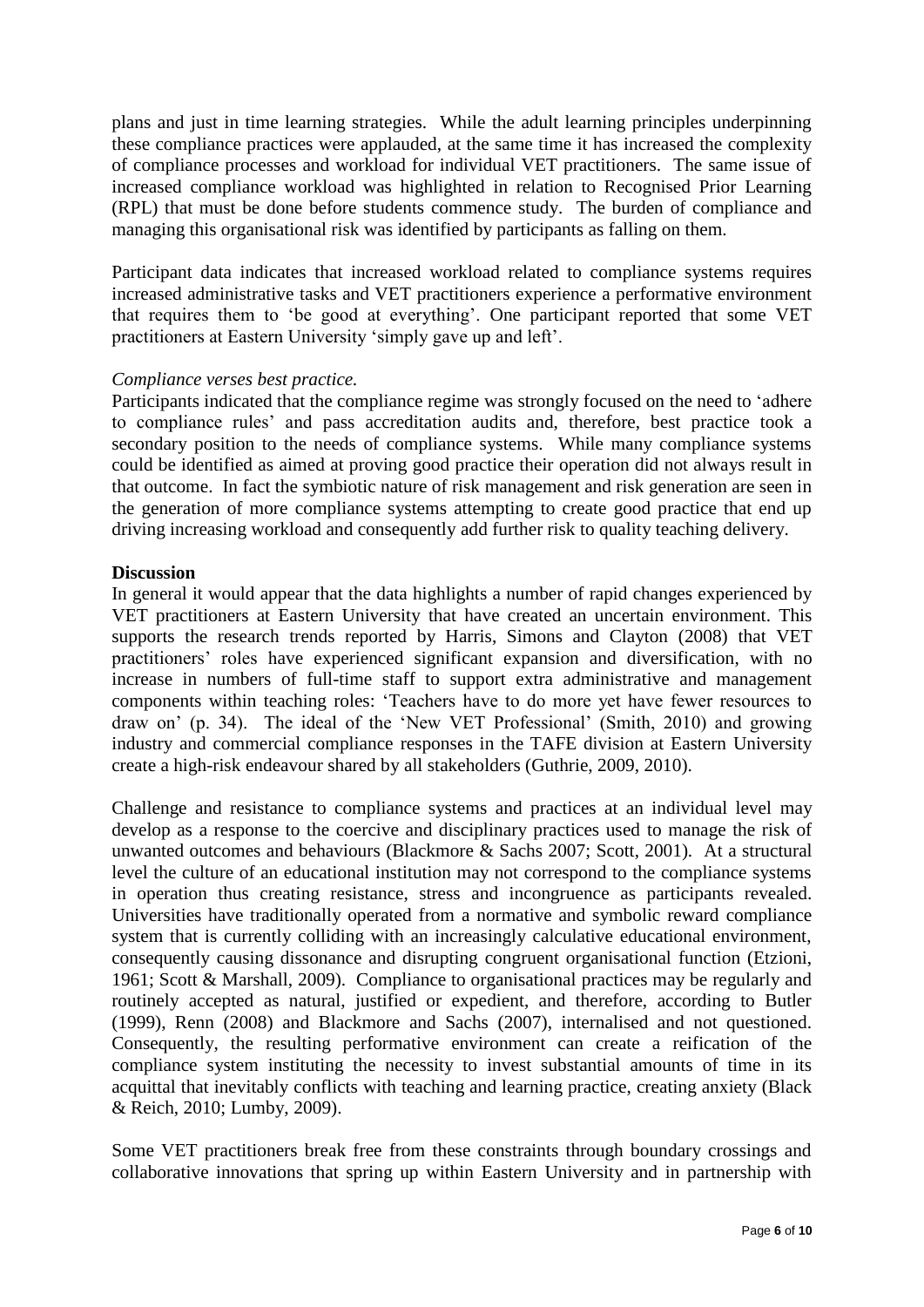other agencies in ways that demonstrate White's (2010) call to speak 'over' performativity rather than speak 'back'.

Clearly, the increasing compliance workload and the number of tasks that VET practitioners report having to undertake increase anxiety and may simply be impossible to maintain long term with traditional practices and quality requirements. Administrative support has moved from being somewhat internally focussed on the requirements of VET practitioner teaching and learning to outward looking and focussed on complying with organisational strategic needs and external review and audit requirements (Guthrie, 2010). These changes are part of the many challenges in VET and have resulted in more course compliance and administration work being pushed back onto individual VET practitioners, much of it unfunded (Harris, Simons, & Clayton, 2005.) Compliance in VET is a heterogeneous reflection of the need to manage the complex risk environment. The individualisation and casualisation of the workforce in VET environments also reflects Beck's (1992, 2002, 2009) risk society analysis and the forces of globalisation. All of which reflect the cascading effects of a world in which risk has become a primary exchange (Beck, 1992, 2002).

A paradigm shift has therefore occurred in the vocational educator's role, moving from expert practitioner to learning manager (Lash, Szerszynski, & Wynne, 2001). There is now a conflation of these differing role concepts, alongside increasing uncertainty, growing risk compliance and complexity within the sector (Mitchell & Ward, 2010). It is evident in strategies that are built on compliance systems that control the parameters of learning in an attempt to contain the outcomes and limit risk. Compliance systems impact on VET practitioner identity through a narrowing of practitioner repertoire as much more is prescribed in relation to learning and assessment strategies (Grace, 2005; DEEWR, 2012). Grace (2005) identifies these tenancies as a displacement of the VET practitioners' professional authority. This preliminary research identifies compliance systems as a risk for VET practitioner identity in times of change and uncertainty.

Burns (2002) and Davids' (2008) contention that vocational education as a public good has been supplanted in favour of containing neo-liberal anxieties regarding the potential risk to industry and business of failing to maintain an inexpensive, reliable, flexible and skilled workforce has some resonance. Beyond these extra demands, claims from a study by Davids (2008) found that 'teachers were not being fully utilised, their sense of purpose, their personal and professional identity and accompanying value system have not yet been fully integrated into the changing VET environment' remain (p. 19). Performative environments created by compliance systems may lead to a devaluing of VET practitioner values (Ball, 2000, 2003). The performative environment itself may have the capacity to change the performance of individual VET practitioner identity and, more significantly some would argue, change their sense of identity itself - 'who they are' (Ball, 2003, p. 215). Risk in this setting can stifle diversity and positive change, or liberate it. VET practitioners may need professional development to engage with theoretical foundations of their 'professional performance' so that they can negotiate performative environments driven by compliance systems.

The impact of risk continues to cascade down to the individual VET practitioner level where compliance systems must be relied upon to ensure that 'evidence is produced' to demonstrate that risk management strategies are acquitted (Misko & Halliday-Wynes, 2009, p. 6). Risk theory's process of individualisation explicates the growing and significant shift of risk responsibility onto the individual VET practitioner (Beck, 1992; Canzler, Kaufman & Kesselring, 2008). According to risk theory these trends are likely to continue and accelerate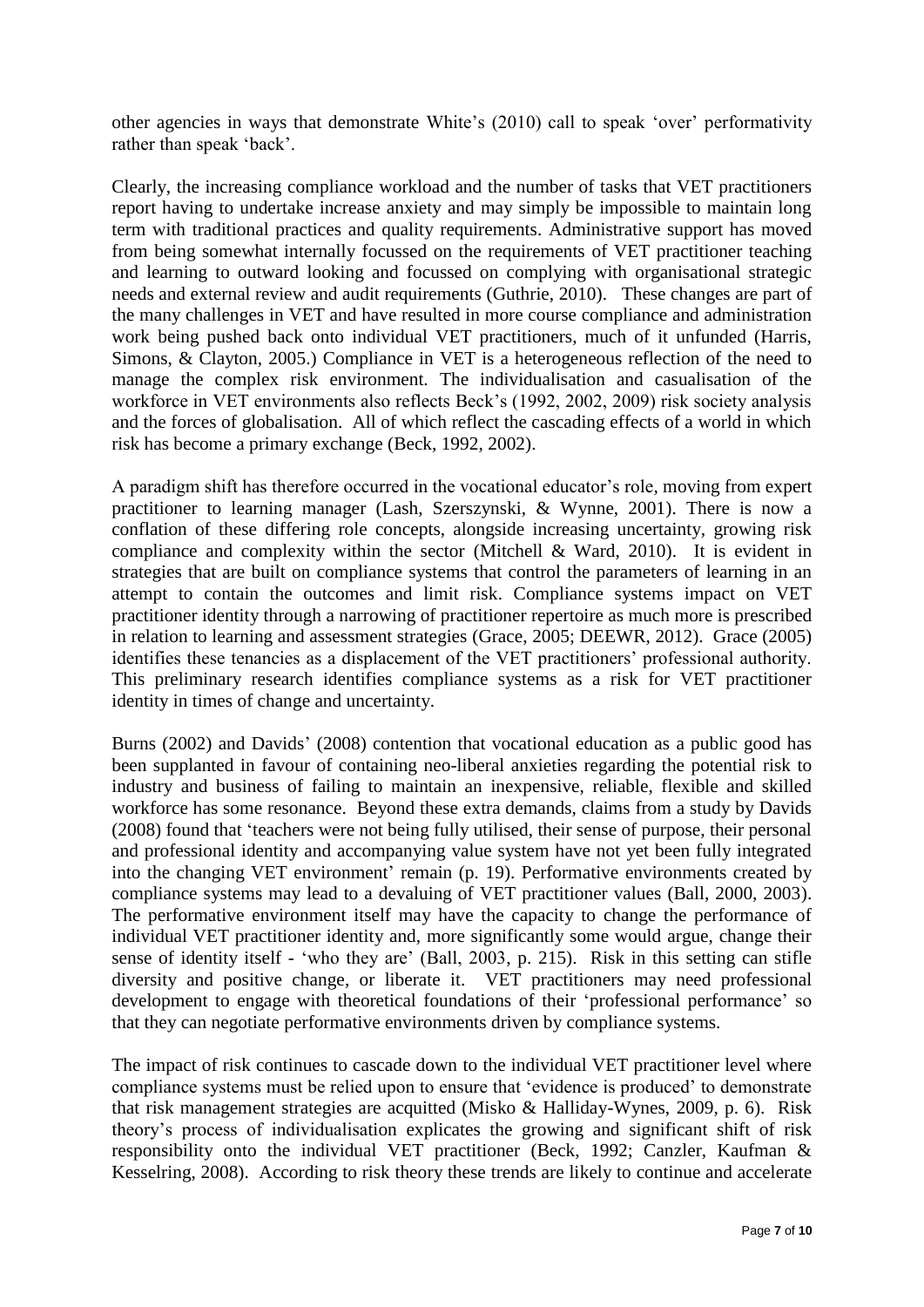increasing workload and potential disconnection to VET practice (Beck, 2002). This juxtaposes VET practice with administrative and compliance processes and requires reflexivity to balance these competing forces. Nonetheless, many VET practitioners experience immense satisfaction in supporting educational development in the life trajectory of their students by facilitating a pathway of ongoing study and learning, some of which is made possible through formal compliance pathways within Eastern University (University of Ballarat, 2010).

Compliance systems and the accompanying processes are, on the one hand, an outworking of power and control and an involuntary devolution of control over risks to produce a standardised outcome. Yet, VET practitioners may challenge this and use the processes as a means to benchmark their teaching, learning knowledge and practice in productive ways (Mitchell, 2008b). Some of these processes operate through validation and moderation requirements that are simultaneously compliance tasks and platforms for the exercise of professional judgement and intellectual debate, which may be both engaging and rewarding for VET practitioners (Davids, 2008; Mitchell, 2008a: Mitchell & McKenna, 2006).

### **Conclusions**

The research so far has provided preliminary indications that risk is a significant catalyst for compliance systems that in turn potentially create performative environments. Many influences coalesce in the context of Eastern University TAFE division to create an environment that is sensitive to external changes in the VET sector. These influences include those of globalised economies and diversifying workplace responses within Australia.

The responses from participants indicate that VET research must contend with a period of rapid change and increasing diversity in VET practitioner identity. Researchers are confronted with global events and trends that are difficult to anticipate. Beck's (1992, 2002, 2009) risk society analysis provides a framework within which to frame VET institutions and compliance systems.

Clearly, many existing practices are increasingly challenged when attempting to meet the needs of a globalised and competitive marketplace. It is evident that VET practitioners occupy a highly contested educational space and as such are exposed, as are many educators and teachers, to challenges in maintaining their sense of professional judgement and identity. Goffman's metaphor of performance allows VET practitioners and researchers to critique and examine the underlying risk amelioration strategies that impact upon VET professional practice. In this way the notion that the compliance driven performative environment not only changes 'what we do' but 'who we are' carries with it the potential for innovation and professional growth, through reflexive performance.

#### **References**

- AQTF 2007, (2013). *Australian Quality Training Framework*. Retrieved on 3 February, from [http://www.ibsa.org.au/Portals/ibsa.org.au/docs/Training%20Packages/FAQs/Who\\_C](http://www.ibsa.org.au/Portals/ibsa.org.au/docs/Training%20Packages/FAQs/Who_Can_Develop_and_Deliver.pdf) [an\\_Develop\\_and\\_Deliver.pdf](http://www.ibsa.org.au/Portals/ibsa.org.au/docs/Training%20Packages/FAQs/Who_Can_Develop_and_Deliver.pdf)
- Babbie, E. (2011). *The basics of social research*, (5<sup>th</sup> Ed.). Belmont, California: Wadsworth CENGAGE Learning.
- Ball, S. (2000). Performativities and fabrications in the education economy: Towards the performative society. *Australian Educational Researcher*, 17(3), 1-24.
- Ball, S. (2003). The teacher's soul and the terrors of performativity. *Journal of Education Policy*, 18 (2), 215-228.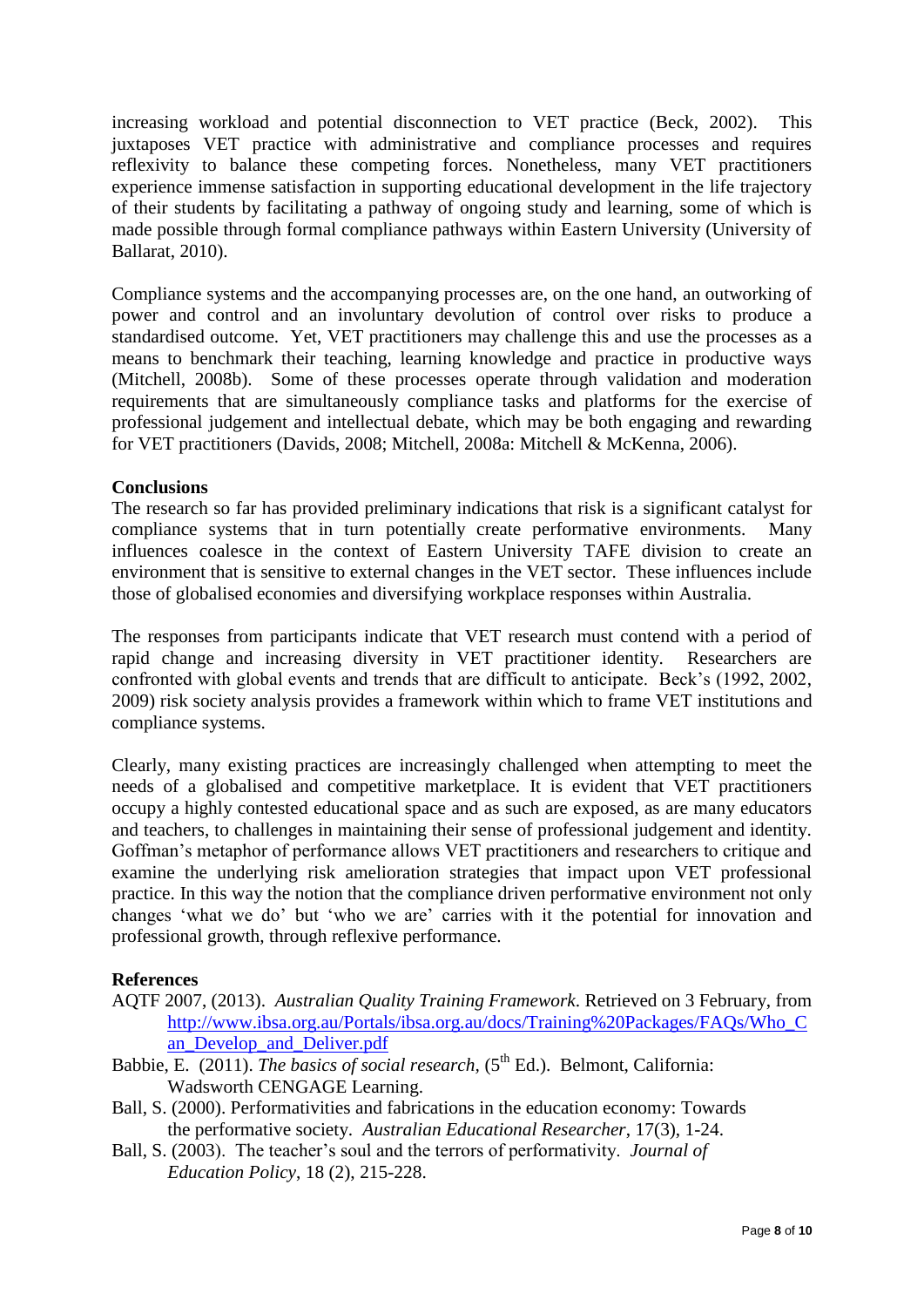Beck, U. (1992). *Risk society: Towards a new modernity.* London: Sage.

- Beck, U. *(2002). The brave new world of work.* Cambridge: Polity Press.
- Beck, U. (2006). *The cosmopolitan vision.* Cambridge: Polity Press.
- Beck, U. (2009). *World at risk.* Cambridge: Polity Press.
- Bernhard, A. (2011). Quality assurance on the road: Finland and Austria in comparison. *European Educational Research Journal,* 10(4), 583-593.
- Birks, M., & Mills, J. (2011). *Grounded theory: A practical guide.* London: Sage.
- Blackmore, J., & Sachs, J. (2007). *Performing and reforming leaders.* New York: State University of New York Press.
- Breakwell, M. (2007). *The psychology of risk.* Cambridge: Cambridge University Press.
- Brown, R. (2011). The march of the market. In M. Molesworth, R. Scullion, & E. Nixon (Eds.), *Marketisation of higher education and the student as consumer*. London: Routledge.
- Burns, R. (2002). *The adult learner at work* (3rd Ed.). Crows Nest, NSW: Allen & Unwin.
- Butler, J. (1999). Performativity's social magic. In R. Schusterman (Ed.), *Bourdieu: A critical reader.* Oxford: Blackwell.
- Canzler, W. Kaufmann, V., & Kesselring, S. (2008). (Eds.), *Tracing mobilities: Towards a cosmopolitan perception.* Hampshire: Ashgate Publishing Limited.
- Charmaz, K. (2006). *Constructing grounded theory: A practical guide through qualitative analysis.* Thousand Oaks, California: Sage Publications.
- Collins. (2006). *Collins concise dictionary and thesaurus* (4<sup>th</sup> Ed). Glasgow: Harper Collins.
- Davids, J. *(2008). Have a heart: Challenges for lead vocational teachers in the changing VET landscape.* Adelaide: National Centre for Vocational Education Research.
- Deem, R. (1998). New managerialism and higher education: The management of performances and culture in universities in the United Kingdom. *International*
	- *Studies in Sociology of Education,* 8(1), 47-70.
- DEEWR. (2012). Training *package development handbook: Assessment guidelines …what are they?* Retrieved October 5, 2012 from [http://www.deewr.gov.au](http://www.deewr.gov.au/)
- Douglas, M. (1985). Risk acceptability according to the social sciences. *Social research perspectives.* New York: Russell Sage Foundation.
- Elliott, A. (2001). *Concepts of the self.* Cambridge: Polity Press.
- Etzioni, A. (1961). *[A comparative analysis of complex organizations](http://solomon.soth.alexanderstreet.com.ezproxy-m.deakin.edu.au/cgi-bin/asp/philo/soth/sourceidx.pl?&sourceid=S10020157)*. New York: Free Press.
- Giddens, A. (1990). *The consequences of modernity.* Stanford: Stanford University Press.
- Giddens, A. (1991). *Modernity and self-identity*. Cambridge: Polity Press.
- Goffman, E. (1959). *The presentation of the self in everyday life.* New York: Doubleday.
- Grace, L. (2005*). Language, power and ruling relations in vocational education and training,* Ph.D. thesis. School of Education, Deakin University.
- Guba, E. (1987). Naturalistic evaluation*. New Directions for Program Evaluation,* 34, 23-43.
- Guthrie, H. (2009). *Competence and competency-based training: What the literature says.*
- Adelaide: National Centre for Vocational Eucation Research.
- Guthrie, H. (2010). *A short history of initial teacher training.* Adelaide: National Centre for Vocational Eucation Research.
- Harris, R., Simons, M., & Clayton, B. (2008*). Shifting Mindsets: The changing working roles of vocational and training practitioners*. Adelaide: National Centre for Vocational Eucation Research.